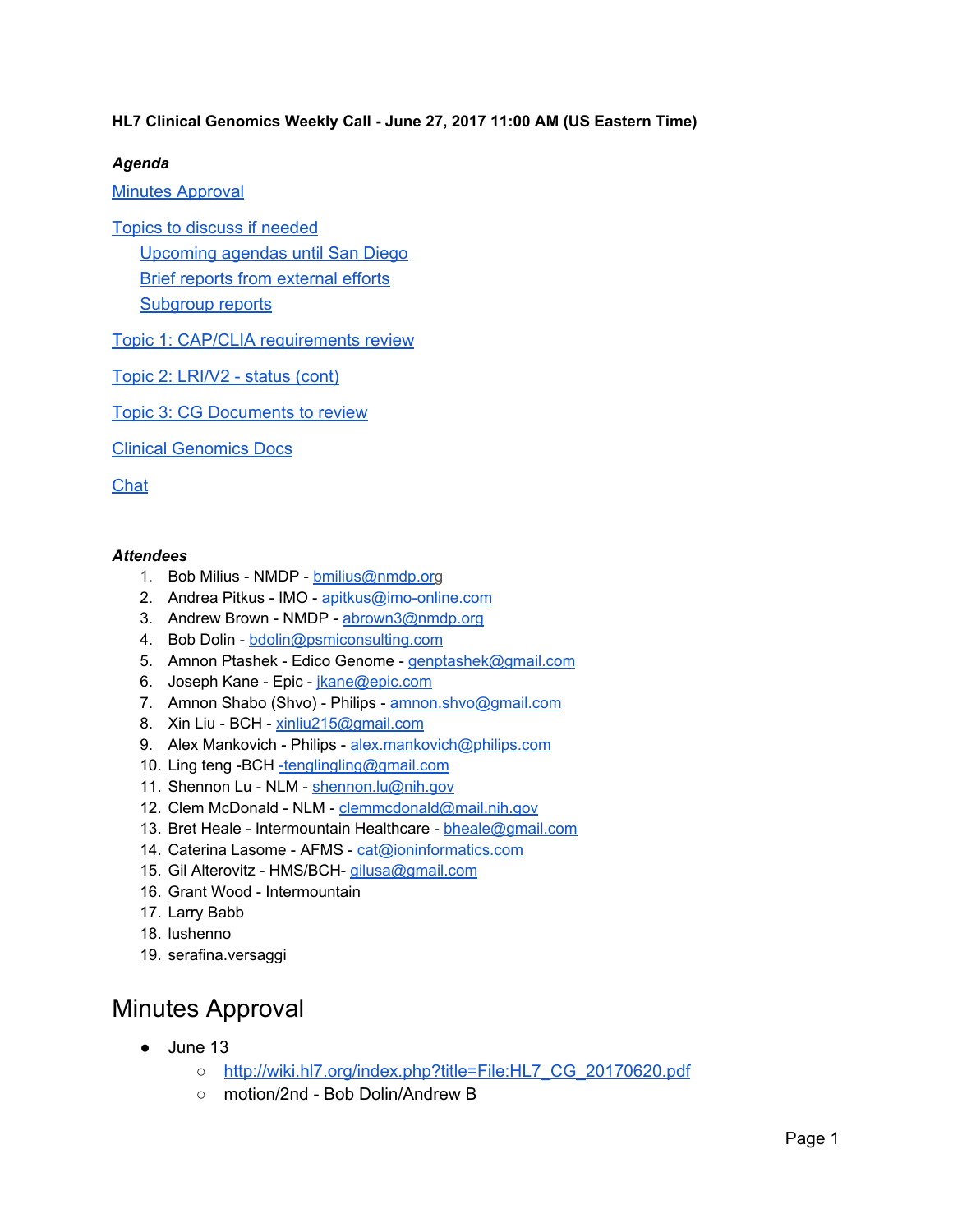- abstain 0
- $\circ$  nay 0
- $\circ$  yea remaining (13)
- result passed

## <span id="page-1-2"></span>Topics to discuss if needed

## <span id="page-1-3"></span>Upcoming agendas until San Diego

- May 30 WGM recap, SWOT
- Jun 6 Finish WGM recap, SWOT, Pedigree Ballot any comments?
- Jun 13 FHIR Connectathon, Status of LRI Ballot
- <del>Jun 20 SWOT</del>
- Jun 27 CLIA & CAP requirements Unified view (Andrea, Clem, Gil needs to be present), LRI/V2 cont, SWOT
- Jul 4 US Holiday
- Jul 11 -
- Jul 18
- Jul 25 DAM update?
- Aug 1
- Aug 8
- Aug 15
- $\bullet$  Aug 22
- Aug 29
- Sep 5
- Sep 9-17 WGM San Diego

### <span id="page-1-0"></span>Brief reports from external efforts

- GA4GH
	-

 $\circ$ 

- **National Academies**
- $\circ$
- Clingen/Clinvar
	- $\circ$
- Variant Modelling Collaboration (**VMC**)

```
\circ
```
## <span id="page-1-1"></span>Subgroup reports

- IM
- [https://docs.google.com/document/d/18sVxZdAeA98ok5hdGwmmVxVinTq\\_vAT9B-Z8GI](https://docs.google.com/document/d/18sVxZdAeA98ok5hdGwmmVxVinTq_vAT9B-Z8GIAyRiM/edit) [AyRiM/edit](https://docs.google.com/document/d/18sVxZdAeA98ok5hdGwmmVxVinTq_vAT9B-Z8GIAyRiM/edit)
- **FHIR**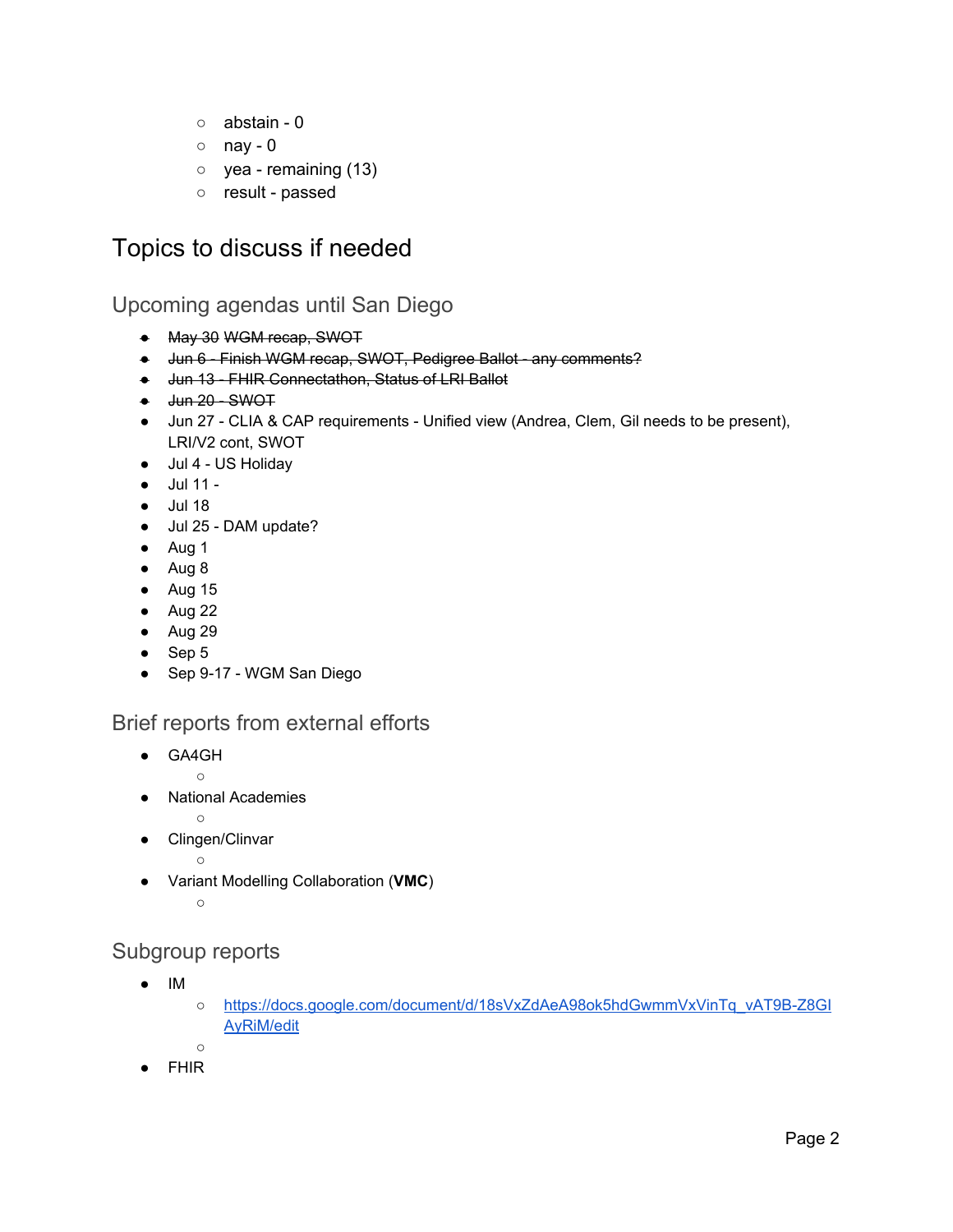- [https://docs.google.com/document/d/1FGCQRtxJKyHhnC1uB\\_t4sJZ9yXbLMGOqPXHPr](https://docs.google.com/document/d/1FGCQRtxJKyHhnC1uB_t4sJZ9yXbLMGOqPXHPr5tSLLQ/edit#heading=h.nts1cfujf9t5) [5tSLLQ/edit#heading=h.nts1cfujf9t5](https://docs.google.com/document/d/1FGCQRtxJKyHhnC1uB_t4sJZ9yXbLMGOqPXHPr5tSLLQ/edit#heading=h.nts1cfujf9t5)
- See schedule at bottom of above link (feel free to add topics to calendar/email Gil)
- "FHIR recommended to put the Sync for Genes suggestions into current build. These were presented at the wgm and two past FHIR subgroup meetings. You can view the changes here on the notes links of the FHIR subgroup.
- We will block vote on changes next cg meeting."
	- [https://drive.google.com/file/d/0B-0YtCs\\_i\\_-eMnB6OUJrY05HMGs/view](https://drive.google.com/file/d/0B-0YtCs_i_-eMnB6OUJrY05HMGs/view)
- $\circ$
- $\bullet$  LRI/V2
	- see below

# <span id="page-2-1"></span>Topic 1: CAP/CLIA requirements review

- see additional material found in [http://wiki.hl7.org/images/b/b5/HL7\\_CG\\_20170613.pdf](http://wiki.hl7.org/images/b/b5/HL7_CG_20170613.pdf)
- decided to wait until Gil is available

# <span id="page-2-2"></span>Topic 2: LRI/V2 - status (cont)

- "V2 will be summarizing what's been happening with the ballot reconciliation for LRI. Attached is the ballot reconciliation comments. I hope we'll also have time to discuss the comments that still need to be reconciled – which are from:
	- Andrea Pitkus
	- Nell Lapres"
- [http://www.hl7.org/documentcenter/public/wg/clingenomics/2017%2006%2007%20-%20](http://www.hl7.org/documentcenter/public/wg/clingenomics/2017%2006%2007%20-%20V251_IG_LRI_R1_D4_2017MAY_Consolidated%20-%20SL.xlsx) [V251\\_IG\\_LRI\\_R1\\_D4\\_2017MAY\\_Consolidated%20-%20SL.xlsx](http://www.hl7.org/documentcenter/public/wg/clingenomics/2017%2006%2007%20-%20V251_IG_LRI_R1_D4_2017MAY_Consolidated%20-%20SL.xlsx)
- Discussion about HLA nomenclature and version numbering of IMGT/HLA database
- Clem will rewrite and send to Bob M for comment.

# <span id="page-2-0"></span>Topic 3: CG Documents to review

- SWOT
	- [https://docs.google.com/document/d/1zFUzRYLfCmrnThBU8xXVS\\_JiScDACBi13tzFJep](https://docs.google.com/document/d/1zFUzRYLfCmrnThBU8xXVS_JiScDACBi13tzFJep751k/edit) [751k/edit](https://docs.google.com/document/d/1zFUzRYLfCmrnThBU8xXVS_JiScDACBi13tzFJep751k/edit)
	- short url = <http://bit.ly/2iklUw0>
	- Continued review of the SWOT document, beginning with Opportunities (edits made directly in document, not captured here)
	- No time for discussion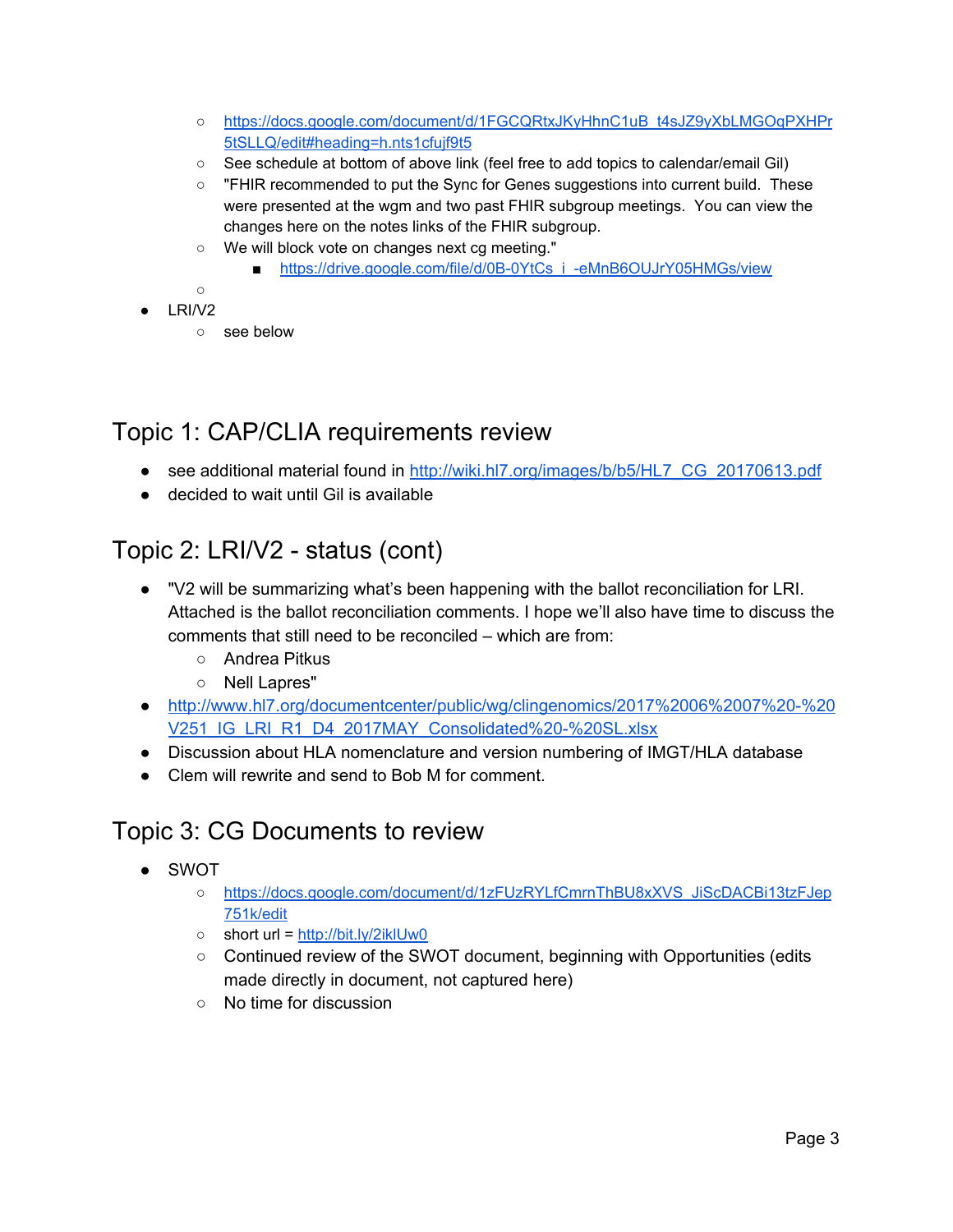# <span id="page-3-0"></span>Clinical Genomics Docs

- SWOT
	- [https://docs.google.com/document/d/1zFUzRYLfCmrnThBU8xXVS\\_JiScDACBi13tzFJep](https://docs.google.com/document/d/1zFUzRYLfCmrnThBU8xXVS_JiScDACBi13tzFJep751k/edit) [751k/edit](https://docs.google.com/document/d/1zFUzRYLfCmrnThBU8xXVS_JiScDACBi13tzFJep751k/edit)
	- short url = <http://bit.ly/2iklUw0>
	- worked on Opportunities, three more to do
	- **Decision Making Process** 
		- [https://docs.google.com/document/d/18ZxNAjMukUKXxbNPRtRdjytMCvnRns4srlDe0EBs](https://docs.google.com/document/d/18ZxNAjMukUKXxbNPRtRdjytMCvnRns4srlDe0EBs0FI/edit) [0FI/edit](https://docs.google.com/document/d/18ZxNAjMukUKXxbNPRtRdjytMCvnRns4srlDe0EBs0FI/edit)
		- short url = <http://bit.ly/2ikjXiV>
		- nothing new

# <span id="page-3-1"></span>Chat

- From Bob M to Everyone: (10:27 AM)
	- http://www.ebi.ac.uk/ipd/imgt/hla/allele.html
- From Larry Babb to Everyone: (10:28 AM)
	- To add on. Does this mean that this coding system for "star alleles" is going to be kept in sync with CPIC/PharmGKB published standards?
	- And is there some intended specific meaning for each star allele code? Because not every star allele (with the same code) represents the same set of discrete variants.
	- $\circ$  i think star alleles are like "aliases" and are something that folks want to get away from ultimately.
	- i agree with the "not enabling bad behavior"
- From Amnon Shvo to Everyone: (10:30 AM)
	- $\circ$  @ Larry agreed.
- From Larry Babb to Everyone: (10:31 AM)
	- $\circ$  just because folks do it, doesn't mean we should support it. (i think)
- From Alex Mankovich to Everyone: (10:32 AM)
	- unfortunately it seems even NGS-based automated HLA typing tools primarily use star alleles
- From Bob Dolin to Everyone: (10:33 AM)
	- So, we can't rely on star alleles at PharmGKB site?
	- (that they mean the same thing over time, and that they are definitive)?
- From Andrea Pitkus, PhD, MLS(ASCP)CM to Everyone: (10:37 AM)
	- Overall, it's an issue with medical knowledge. That is, it changes, and changes quickly. Versioning helps us track the state of knowledge like the alleles at a set period of time.
- From Andrea Pitkus, PhD, MLS(ASCP)CM to Everyone: (10:37 AM)